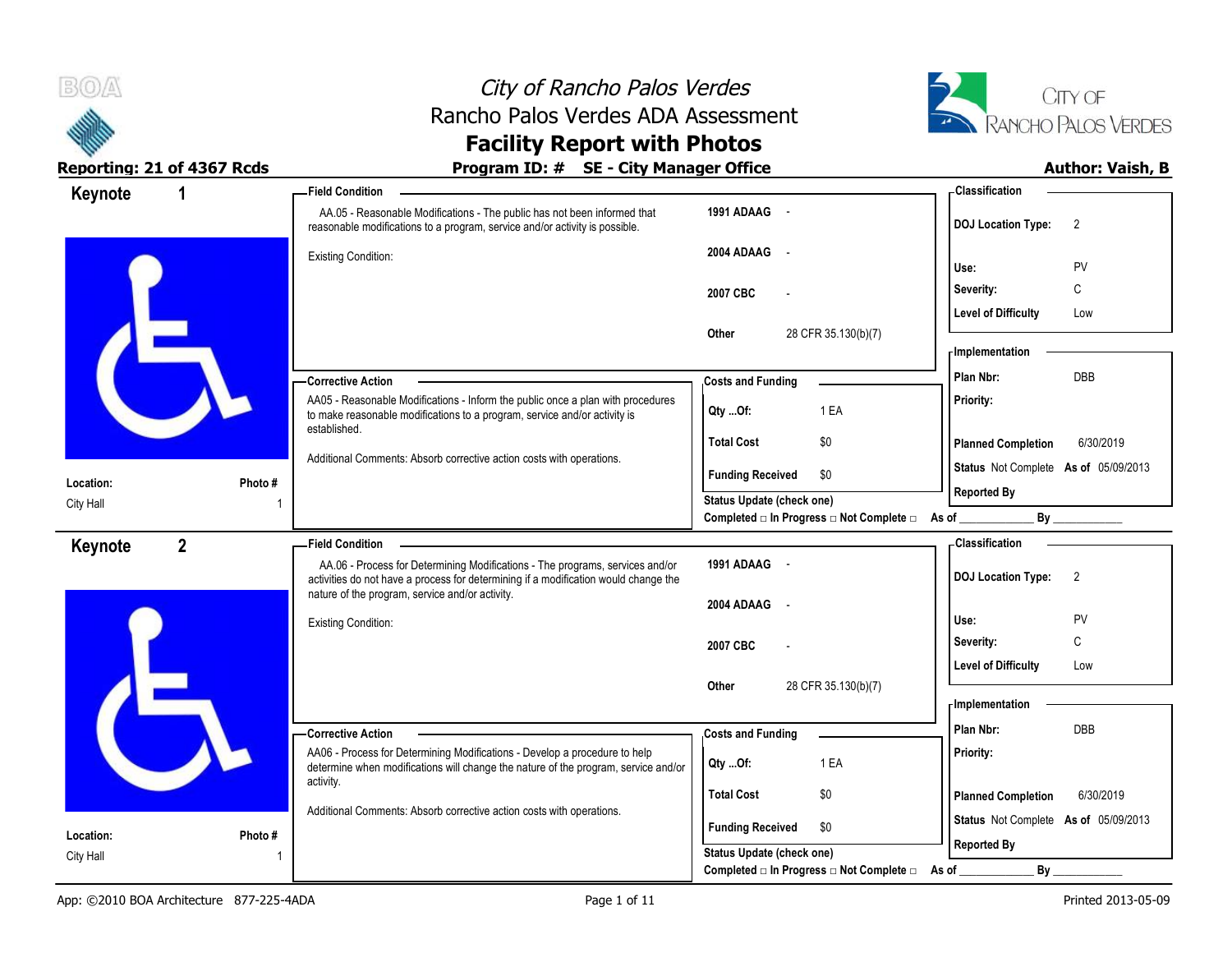



| Keynote                | $\mathbf{3}$ | <b>Field Condition</b>                                                                                                                                                                          |                                                  | Classification                                 |
|------------------------|--------------|-------------------------------------------------------------------------------------------------------------------------------------------------------------------------------------------------|--------------------------------------------------|------------------------------------------------|
|                        |              | AC.02 - Visually Communicated Materials - Content of visually communicated<br>materials is not available in a simple and easy to understand language for persons<br>with learning disabilities. | 1991 ADAAG -                                     | <b>DOJ</b> Location Type:<br>$\overline{2}$    |
|                        |              | <b>Existing Condition:</b>                                                                                                                                                                      | 2004 ADAAG -                                     | PV<br>Use:                                     |
|                        |              |                                                                                                                                                                                                 | 2007 CBC                                         | B<br>Severity:                                 |
|                        |              |                                                                                                                                                                                                 |                                                  | <b>Level of Difficulty</b><br>Low              |
|                        |              |                                                                                                                                                                                                 | 28 CFR 35.160(a)(1)<br>Other                     |                                                |
|                        |              |                                                                                                                                                                                                 |                                                  | - Implementation                               |
|                        |              | -Corrective Action                                                                                                                                                                              | <b>Costs and Funding</b>                         | <b>DBB</b><br>Plan Nbr:                        |
|                        |              | AC02 - Visually Communicated Materials - Make available content of visually<br>communicated materials in a simple and easy to understand language for persons<br>with learning disabilities.    | 1 EA<br>$Qty$ Of:                                | Priority:                                      |
|                        |              |                                                                                                                                                                                                 | <b>Total Cost</b><br>\$0                         | 6/30/2019<br><b>Planned Completion</b>         |
|                        | Photo#       | Additional Comments: Absorb corrective action costs with operations.                                                                                                                            | <b>Funding Received</b><br>\$0                   | Status Not Complete As of 05/09/2013           |
| Location:<br>City Hall |              |                                                                                                                                                                                                 | Status Update (check one)                        | <b>Reported By</b>                             |
|                        |              |                                                                                                                                                                                                 | Completed □ In Progress □ Not Complete □ As of _ | By                                             |
| Keynote                | 4            | <b>Field Condition</b>                                                                                                                                                                          |                                                  | <b>Classification</b>                          |
|                        |              | AC.06B - Teletypewriter (TTY) Device - The program, service, and/or activity<br>does not have a Teletypewriter (TTY) Device.                                                                    | 1991 ADAAG -                                     | <b>DOJ Location Type:</b><br>$\overline{2}$    |
|                        |              | <b>Existing Condition:</b>                                                                                                                                                                      | 2004 ADAAG -                                     | PV<br>Use:                                     |
|                        |              |                                                                                                                                                                                                 | 2007 CBC                                         | C<br>Severity:                                 |
|                        |              |                                                                                                                                                                                                 |                                                  | <b>Level of Difficulty</b><br>Moderate to High |
|                        |              |                                                                                                                                                                                                 | 28 CFR 35.161(a)<br>Other                        | <b>Implementation</b>                          |
|                        |              |                                                                                                                                                                                                 |                                                  | <b>DBB</b><br>Plan Nbr:                        |
|                        |              | -Corrective Action<br>AC06B - Teletypewriter (TTY) Device - Provide a Teletypewriter (TTY) Device.                                                                                              | <b>Costs and Funding</b>                         | Priority:                                      |
|                        |              | Additional Comments: Absorb corrective action costs with operations.                                                                                                                            | 1 EA<br>Qty Of:                                  |                                                |
|                        |              |                                                                                                                                                                                                 | <b>Total Cost</b><br>\$3,600                     | <b>Planned Completion</b><br>6/30/2019         |
| Location:              | Photo#       |                                                                                                                                                                                                 | <b>Funding Received</b><br>\$0                   | Status Not Complete As of 05/09/2013           |
| City Hall              |              |                                                                                                                                                                                                 | Status Update (check one)                        | <b>Reported By</b>                             |
|                        |              |                                                                                                                                                                                                 | Completed □ In Progress □ Not Complete □ As of   | $By_$                                          |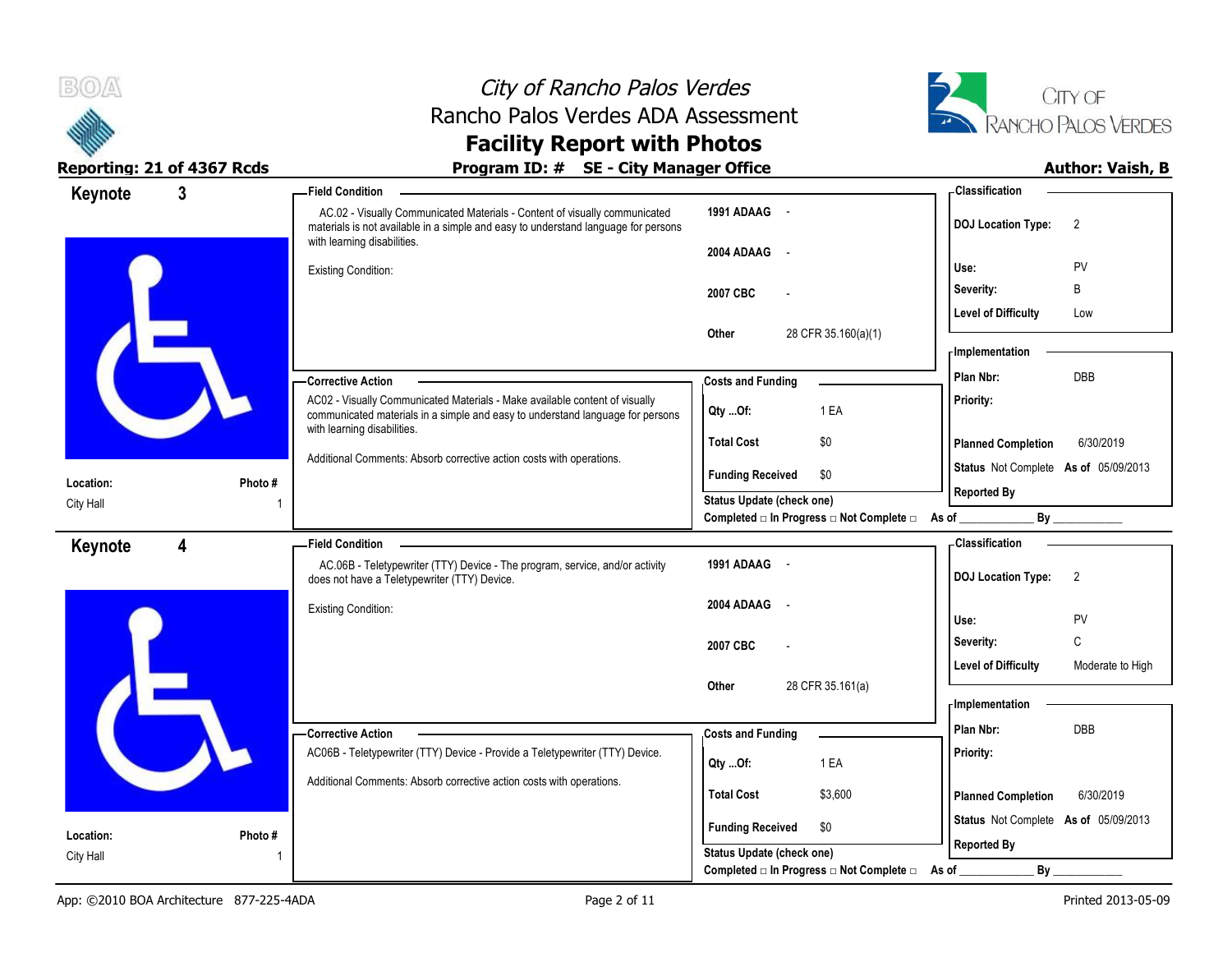



| Keynote   | 5              | <b>Field Condition</b>                                                                                                                                     |                                          |                                                | Classification                                             |                  |
|-----------|----------------|------------------------------------------------------------------------------------------------------------------------------------------------------------|------------------------------------------|------------------------------------------------|------------------------------------------------------------|------------------|
|           |                | AC.07B - Teletypewriter (TTY) Device Access to Emergency Number(s) - The<br>program, service, and/or activity does not provide direct Teletypewriter (TTY) | 1991 ADAAG -                             |                                                | <b>DOJ Location Type:</b>                                  | 2                |
|           |                | Devices to emergency number(s).<br><b>Existing Condition:</b>                                                                                              | 2004 ADAAG<br>$\sim$                     |                                                | Use:                                                       | PV               |
|           |                |                                                                                                                                                            | 2007 CBC                                 |                                                | Severity:                                                  | B                |
|           |                |                                                                                                                                                            | Other                                    | 28 CFR 35.162                                  | <b>Level of Difficulty</b>                                 | Moderate to High |
|           |                |                                                                                                                                                            |                                          |                                                | - Implementation                                           |                  |
|           |                | -Corrective Action                                                                                                                                         | <b>Costs and Funding</b>                 |                                                | Plan Nbr:                                                  | <b>DBB</b>       |
|           |                | AC07B - Teletypewriter (TTY) Device Access to Emergency Number(s) - Provide a<br>direct Teletypewriter (TTY) Device to emergency number(s).                | Qty Of:                                  | 1 EA                                           | Priority:                                                  |                  |
|           |                | Additional Comments: Absorb corrective action costs with operations.                                                                                       | <b>Total Cost</b>                        | \$3,600                                        | <b>Planned Completion</b>                                  | 6/30/2019        |
| Location: | Photo#         |                                                                                                                                                            | <b>Funding Received</b>                  | \$0                                            | Status Not Complete As of 05/09/2013<br><b>Reported By</b> |                  |
| City Hall |                |                                                                                                                                                            | Status Update (check one)                | Completed □ In Progress □ Not Complete □ As of | Bv                                                         |                  |
|           |                | <b>Field Condition</b>                                                                                                                                     |                                          |                                                | <b>Classification</b>                                      |                  |
| Keynote   | $6\phantom{1}$ | AC.08 - Activated Alarm Awareness - There is no means of assuring that<br>persons with auditory disabilities are made aware of an activated alarm.         | 1991 ADAAG -                             |                                                | <b>DOJ Location Type:</b>                                  | 2                |
|           |                | <b>Existing Condition:</b>                                                                                                                                 | 2004 ADAAG<br>$\sim$                     |                                                | Use:                                                       | <b>PV</b>        |
|           |                |                                                                                                                                                            | 2007 CBC                                 |                                                | Severity:                                                  | A                |
|           |                |                                                                                                                                                            |                                          |                                                | <b>Level of Difficulty</b>                                 | Low              |
|           |                |                                                                                                                                                            | Other                                    | 28 CFR 35.160(b)(2)                            | - Implementation                                           |                  |
|           |                | - Corrective Action                                                                                                                                        | <b>Costs and Funding</b>                 |                                                | Plan Nbr:                                                  | <b>DBB</b>       |
|           |                | AC08 - Activated Alarm Awareness - Develop a plan to ensure persons with<br>auditory disabilities are made aware of an activated alarm.                    | Qty Of:                                  | 1 EA                                           | Priority:                                                  |                  |
|           |                | Additional Comments: Absorb corrective action costs with operations.                                                                                       | <b>Total Cost</b>                        | \$0                                            | <b>Planned Completion</b>                                  | 6/30/2019        |
| Location: | Photo #        |                                                                                                                                                            | <b>Funding Received</b>                  | \$0                                            | Status Not Complete As of 05/09/2013<br><b>Reported By</b> |                  |
| City Hall |                |                                                                                                                                                            | Status Update (check one)                |                                                |                                                            |                  |
|           |                |                                                                                                                                                            | Completed □ In Progress □ Not Complete □ |                                                | $By_$<br>As of                                             |                  |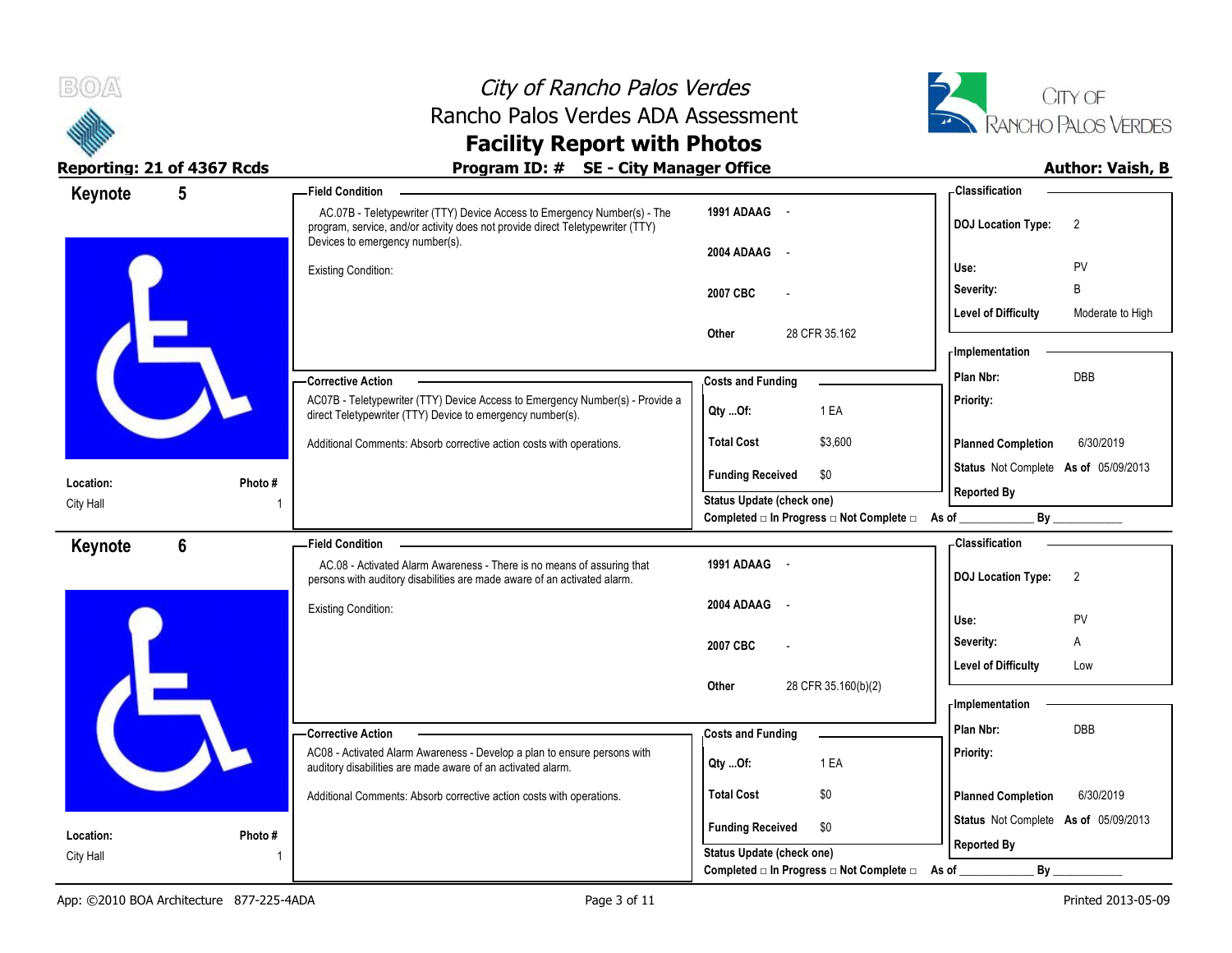



| Keynote   |         | <b>Field Condition</b>                                                                                                                                         |                                                                                    | - Classification                            |
|-----------|---------|----------------------------------------------------------------------------------------------------------------------------------------------------------------|------------------------------------------------------------------------------------|---------------------------------------------|
|           |         | AD.02A - Ensuring Accessible Web Pages - A process is not in place to ensure<br>that all new and modified web pages and content are accessible.                | 1991 ADAAG -                                                                       | <b>DOJ Location Type:</b><br>$\overline{2}$ |
|           |         | <b>Existing Condition:</b>                                                                                                                                     | 2004 ADAAG<br>$\sim$                                                               | PV<br>Use:                                  |
|           |         |                                                                                                                                                                | 2007 CBC                                                                           | С<br>Severity:                              |
|           |         |                                                                                                                                                                |                                                                                    | <b>Level of Difficulty</b><br>Low           |
|           |         |                                                                                                                                                                | 36 CFR 1194.2<br><b>Other</b>                                                      | - Implementation                            |
|           |         | -Corrective Action                                                                                                                                             | <b>Costs and Funding</b>                                                           | <b>DBB</b><br>Plan Nbr:                     |
|           |         | AD02A - Ensuring Accessible Web Pages - Establish a process to ensure that all<br>new and modified web pages and content are accessible.                       | 1 EA<br>Qty Of:                                                                    | Priority:                                   |
|           |         | Additional Comments: Absorb corrective action costs with operations.                                                                                           | \$0<br><b>Total Cost</b>                                                           | <b>Planned Completion</b><br>6/30/2019      |
| Location: | Photo#  |                                                                                                                                                                | <b>Funding Received</b><br>\$0                                                     | Status Not Complete As of 05/09/2013        |
| City Hall |         |                                                                                                                                                                | <b>Status Update (check one)</b><br>Completed □ In Progress □ Not Complete □ As of | <b>Reported By</b><br>By                    |
| Keynote   | 8       | <b>Field Condition</b>                                                                                                                                         |                                                                                    | - Classification                            |
|           |         | AD.02B - Review of HTML - The web page review process does not account for<br>a review of the HTML of all new web pages to ensure that accessible elements are | 1991 ADAAG -                                                                       | $\overline{2}$<br><b>DOJ Location Type:</b> |
|           |         | used, including alt tags, long descriptions, and captions, as needed.                                                                                          | 2004 ADAAG<br>$\sim$                                                               |                                             |
|           |         | <b>Existing Condition:</b>                                                                                                                                     |                                                                                    | Use:<br>PV                                  |
|           |         |                                                                                                                                                                | 2007 CBC                                                                           | C<br>Severity:                              |
|           |         |                                                                                                                                                                |                                                                                    | <b>Level of Difficulty</b><br>Low           |
|           |         |                                                                                                                                                                | 36 CFR 1194.22<br>Other                                                            | - Implementation                            |
|           |         | - Corrective Action                                                                                                                                            | <b>Costs and Funding</b>                                                           | Plan Nbr:<br><b>DBB</b>                     |
|           |         | AD02B - Review of HTML - Revise the web page review process to include the<br>HTML for all new web pages to ensure that accessible elements are used,          | 1 EA<br>Qty Of:                                                                    | Priority:                                   |
|           |         | including alt tags, long descriptions, and captions, as needed.                                                                                                | <b>Total Cost</b><br>\$0                                                           | <b>Planned Completion</b><br>6/30/2019      |
|           |         | Additional Comments: Absorb corrective action costs with operations.                                                                                           |                                                                                    | Status Not Complete As of 05/09/2013        |
| Location: | Photo # |                                                                                                                                                                | <b>Funding Received</b><br>\$0                                                     | <b>Reported By</b>                          |
| City Hall |         |                                                                                                                                                                | <b>Status Update (check one)</b>                                                   |                                             |
|           |         |                                                                                                                                                                | Completed □ In Progress □ Not Complete □ As of                                     | By                                          |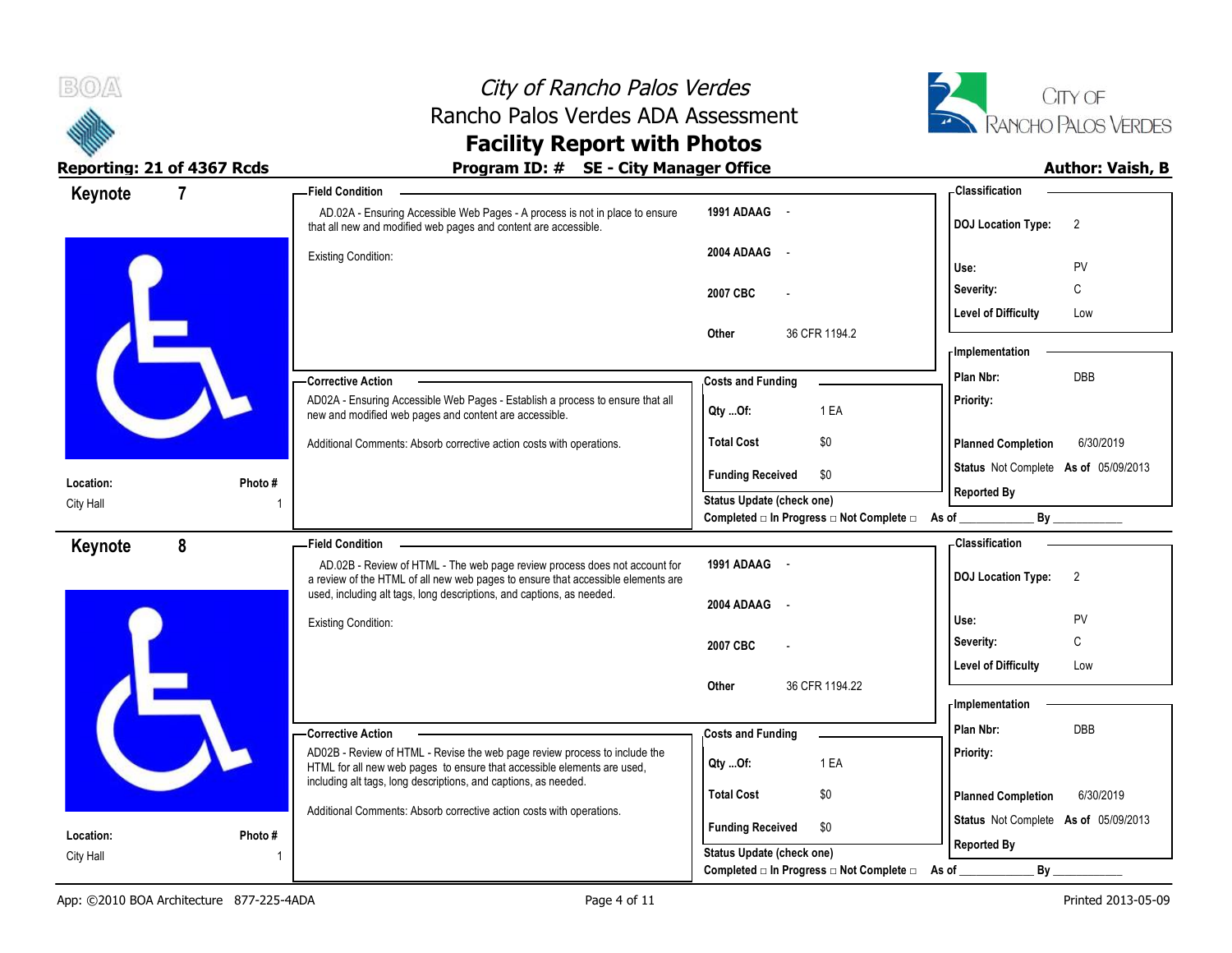



| Keynote          | 9       | <b>Field Condition</b>                                                                                                                                                                                                                           |                                                               | - Classification                            |
|------------------|---------|--------------------------------------------------------------------------------------------------------------------------------------------------------------------------------------------------------------------------------------------------|---------------------------------------------------------------|---------------------------------------------|
|                  |         | AD.02C - Web Page Review of Images - The web page review process does not<br>account for a review of web page images, including photos, graphics, scanned<br>images, or image maps to ensure that alt tags and/or long descriptions for each are | 1991 ADAAG -                                                  | <b>DOJ</b> Location Type:<br>2              |
|                  |         | provided.                                                                                                                                                                                                                                        | 2004 ADAAG -                                                  | Use:                                        |
|                  |         | <b>Existing Condition:</b>                                                                                                                                                                                                                       |                                                               | PV<br>C<br>Severity:                        |
|                  |         |                                                                                                                                                                                                                                                  | 2007 CBC                                                      | <b>Level of Difficulty</b><br>Low           |
|                  |         |                                                                                                                                                                                                                                                  | 36 CFR 1194.22(a)<br>Other                                    |                                             |
|                  |         |                                                                                                                                                                                                                                                  |                                                               | - Implementation                            |
|                  |         | -Corrective Action                                                                                                                                                                                                                               | <b>Costs and Funding</b>                                      | <b>DBB</b><br>Plan Nbr:                     |
|                  |         | AD02C - Web Page Review of Images - Revise the web page review process to<br>include web page images, including photos, graphics, scanned images, or image                                                                                       | 1 EA<br>Qty Of:                                               | Priority:                                   |
|                  |         | maps to ensure that alt tags and/or long descriptions for each are provided.                                                                                                                                                                     | <b>Total Cost</b><br>\$0                                      | 6/30/2019<br><b>Planned Completion</b>      |
| Location:        | Photo # | Additional Comments: Absorb corrective action costs with operations.                                                                                                                                                                             | <b>Funding Received</b><br>\$0                                | Status Not Complete As of 05/09/2013        |
| City Hall        |         |                                                                                                                                                                                                                                                  | <b>Status Update (check one)</b>                              | <b>Reported By</b>                          |
|                  |         |                                                                                                                                                                                                                                                  | Completed □ In Progress □ Not Complete □ As of _              |                                             |
| Keynote          | 10      | <b>Field Condition</b>                                                                                                                                                                                                                           |                                                               | - Classification                            |
|                  |         | AD.02D - Review of Online Forms and Tables - The web page review process<br>does not account for a review of online forms and tables to ensure those elements                                                                                    | 1991 ADAAG -                                                  | <b>DOJ Location Type:</b><br>$\overline{2}$ |
|                  |         | are accessible.                                                                                                                                                                                                                                  | 2004 ADAAG<br>$\sim$                                          |                                             |
|                  |         | <b>Existing Condition:</b>                                                                                                                                                                                                                       |                                                               | PV<br>Use:                                  |
|                  |         |                                                                                                                                                                                                                                                  | 2007 CBC                                                      | C<br>Severity:                              |
|                  |         |                                                                                                                                                                                                                                                  | 36 CFR 1194.22(n)<br>Other                                    | <b>Level of Difficulty</b><br>Low           |
|                  |         |                                                                                                                                                                                                                                                  |                                                               | <b>Implementation</b>                       |
|                  |         | -Corrective Action                                                                                                                                                                                                                               | <b>Costs and Funding</b>                                      | <b>DBB</b><br>Plan Nbr:                     |
|                  |         | AD02D - Review of Online Forms and Tables - Revise the web page review<br>process to include online forms and tables to ensure those elements are accessible.                                                                                    | 1 EA<br>Qty Of:                                               | Priority:                                   |
|                  |         | Additional Comments: Absorb corrective action costs with operations.                                                                                                                                                                             | <b>Total Cost</b><br>\$0                                      | <b>Planned Completion</b><br>6/30/2019      |
| Location:        | Photo # |                                                                                                                                                                                                                                                  | <b>Funding Received</b><br>\$0                                | Status Not Complete As of 05/09/2013        |
| <b>City Hall</b> |         |                                                                                                                                                                                                                                                  | Status Update (check one)                                     | <b>Reported By</b>                          |
|                  |         |                                                                                                                                                                                                                                                  | Completed $\Box$ In Progress $\Box$ Not Complete $\Box$ As of | $By$ <sub>—</sub>                           |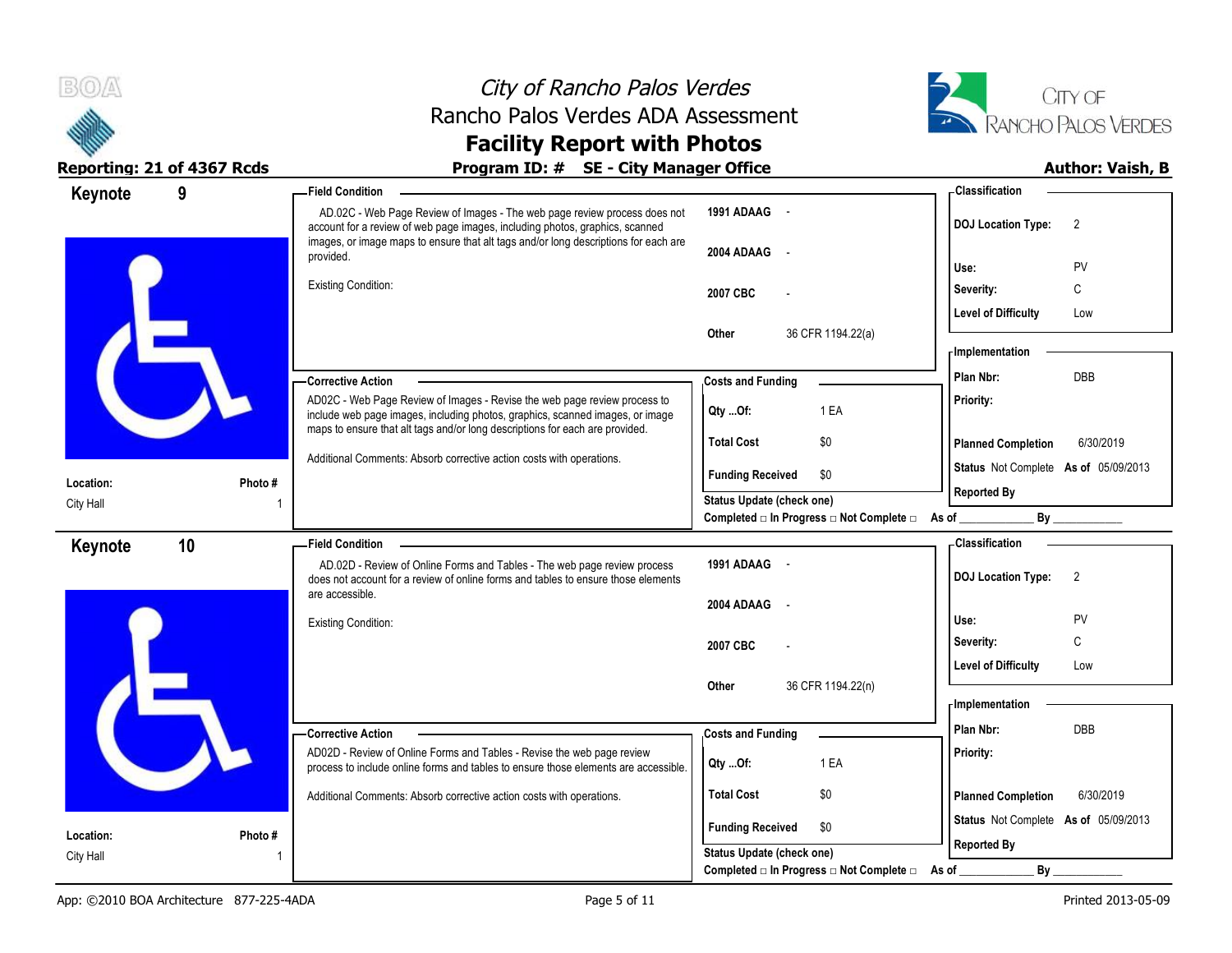



| Keynote   | 11      | -Field Condition                                                                                                                                                                                                                                 |                                                                                            | - Classification                            |
|-----------|---------|--------------------------------------------------------------------------------------------------------------------------------------------------------------------------------------------------------------------------------------------------|--------------------------------------------------------------------------------------------|---------------------------------------------|
|           |         | AD.02E - HTML or Text-based Formatting of Documents - The web page review<br>process does not account for a review of documents being posted on the website<br>to ensure that the documents are provided in HTML or a text-based format (even if | 1991 ADAAG -                                                                               | <b>DOJ Location Type:</b><br>$\overline{2}$ |
|           |         | the document is also provided in another format, such as Portable Document                                                                                                                                                                       | 2004 ADAAG -                                                                               | PV<br>Use:                                  |
|           |         | <b>Existing Condition:</b>                                                                                                                                                                                                                       | 2007 CBC                                                                                   | C<br>Severity:                              |
|           |         |                                                                                                                                                                                                                                                  |                                                                                            | <b>Level of Difficulty</b><br>Low           |
|           |         |                                                                                                                                                                                                                                                  | 36 CFR 1194.22(k)<br>Other                                                                 | - Implementation                            |
|           |         | -Corrective Action                                                                                                                                                                                                                               | <b>Costs and Funding</b>                                                                   | <b>DBB</b><br>Plan Nbr:                     |
|           |         | AD02E - HTML or Text-based Formatting of Documents - Revise the web page<br>review process to include documents being posted on the website to ensure that                                                                                       | 1 EA<br>Qty Of:                                                                            | Priority:                                   |
|           |         | the documents are provided in HTML or a text-based format (even if the document<br>is also provided in another format, such as Portable Document Format (PDF)).                                                                                  | <b>Total Cost</b><br>\$0                                                                   | <b>Planned Completion</b><br>6/30/2019      |
| Location: | Photo # | Additional Comments: Absorb corrective action costs with operations.                                                                                                                                                                             | <b>Funding Received</b><br>\$0                                                             | Status Not Complete As of 05/09/2013        |
| City Hall |         |                                                                                                                                                                                                                                                  | <b>Status Update (check one)</b><br>Completed □ In Progress □ Not Complete □ As of _______ | <b>Reported By</b><br>By                    |
| Keynote   | 12      | -Field Condition                                                                                                                                                                                                                                 |                                                                                            | - Classification                            |
|           |         | AD.03 - Existing Web Content - A plan is not in place to make existing web<br>content more accessible.                                                                                                                                           | 1991 ADAAG -                                                                               | <b>DOJ Location Type:</b><br>$\overline{2}$ |
|           |         | <b>Existing Condition:</b>                                                                                                                                                                                                                       | 2004 ADAAG<br>$\sim$                                                                       | PV<br>Use:                                  |
|           |         |                                                                                                                                                                                                                                                  | 2007 CBC                                                                                   | C<br>Severity:                              |
|           |         |                                                                                                                                                                                                                                                  |                                                                                            | Level of Difficulty<br>Low                  |
|           |         |                                                                                                                                                                                                                                                  | 36 CFR 1194.2<br>Other                                                                     | - Implementation                            |
|           |         | -Corrective Action                                                                                                                                                                                                                               | <b>Costs and Funding</b>                                                                   | DBB<br>Plan Nbr:                            |
|           |         | AD03 - Existing Web Content - Establish a process to review existing web content<br>and make corrections, if any, to ensure the site is more accessible.                                                                                         | 1 EA<br>Qty Of:                                                                            | Priority:                                   |
|           |         | Additional Comments: Absorb corrective action costs with operations.                                                                                                                                                                             | <b>Total Cost</b><br>\$0                                                                   | 6/30/2019<br><b>Planned Completion</b>      |
| Location: | Photo#  |                                                                                                                                                                                                                                                  | <b>Funding Received</b><br>\$0                                                             | Status Not Complete As of 05/09/2013        |
| City Hall |         |                                                                                                                                                                                                                                                  | <b>Status Update (check one)</b>                                                           | <b>Reported By</b>                          |
|           |         |                                                                                                                                                                                                                                                  | Completed □ In Progress □ Not Complete □                                                   | By<br>As of                                 |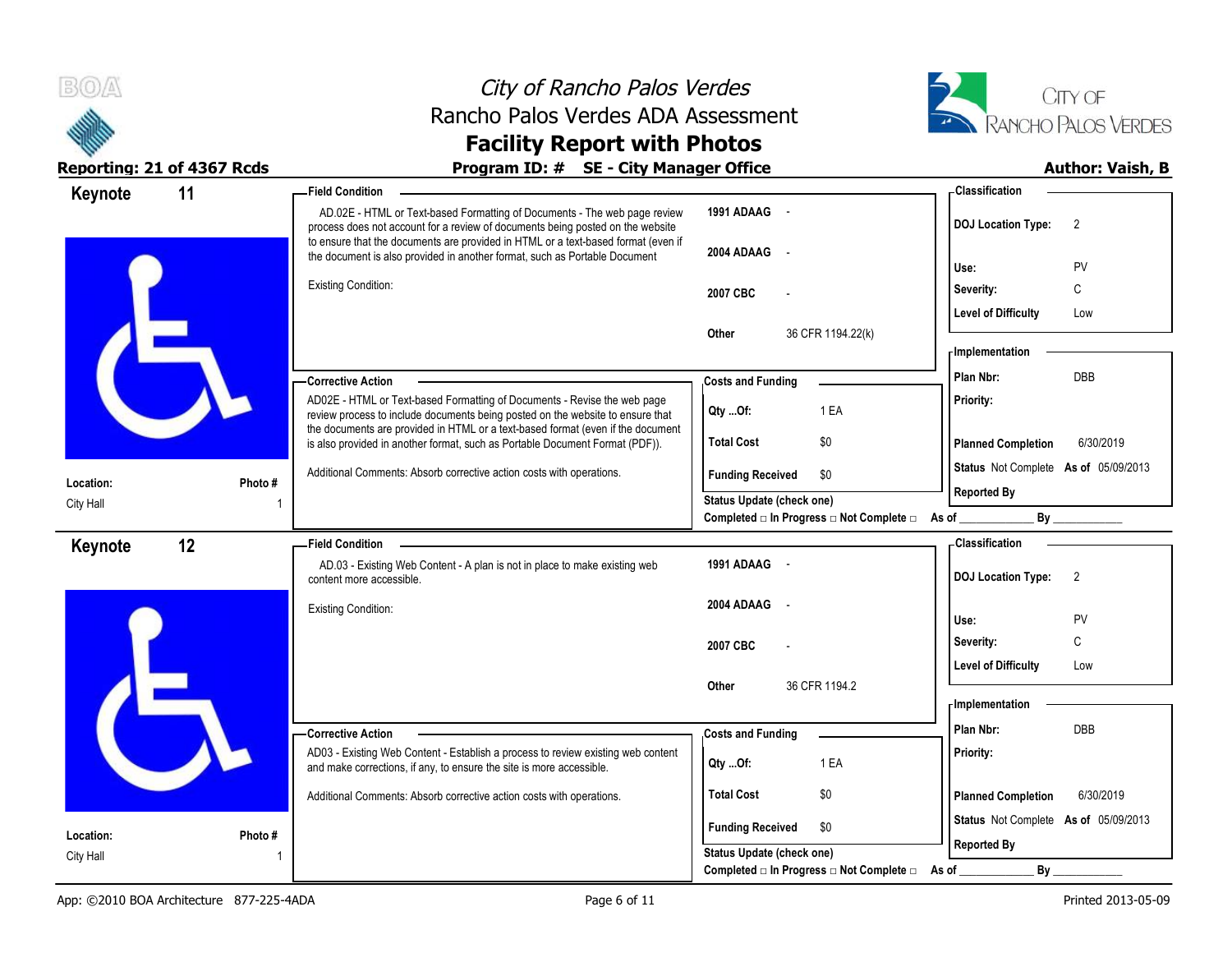



| 13<br>Keynote |         | <b>Field Condition</b>                                                                                                                                                                                                                           |                                          | - Classification                            |
|---------------|---------|--------------------------------------------------------------------------------------------------------------------------------------------------------------------------------------------------------------------------------------------------|------------------------------------------|---------------------------------------------|
|               |         | AD.04 - Request for Accessible Information - Web pages made available to the<br>public do not provide a way for visitors to request accessible information or<br>services by not posting a telephone number or e-mail address for such requests. | 1991 ADAAG -                             | <b>DOJ Location Type:</b><br>$\overline{2}$ |
|               |         | <b>Existing Condition:</b>                                                                                                                                                                                                                       | <b>2004 ADAAG</b>                        | PV<br>Use:                                  |
|               |         |                                                                                                                                                                                                                                                  | 2007 CBC                                 | C<br>Severity:                              |
|               |         |                                                                                                                                                                                                                                                  |                                          | <b>Level of Difficulty</b><br>Moderate      |
|               |         |                                                                                                                                                                                                                                                  | 28 CFR 35.160(a)(1)<br>Other             |                                             |
|               |         |                                                                                                                                                                                                                                                  |                                          | - Implementation                            |
|               |         | - Corrective Action                                                                                                                                                                                                                              | <b>Costs and Funding</b>                 | <b>DBB</b><br>Plan Nbr:                     |
|               |         | AD04 - Request for Accessible Information - Revise web pages made available to<br>the public to provide a way for visitors to request accessible information or services                                                                         | 1 EA<br>Qty Of:                          | Priority:                                   |
|               |         | by posting a telephone number or e-mail address for such requests.                                                                                                                                                                               | <b>Total Cost</b><br>\$0                 | 6/30/2019<br><b>Planned Completion</b>      |
|               |         | Additional Comments: Absorb corrective action costs with operations.                                                                                                                                                                             | <b>Funding Received</b><br>\$0           | Status Not Complete As of 05/09/2013        |
| Location:     | Photo # |                                                                                                                                                                                                                                                  | <b>Status Update (check one)</b>         | <b>Reported By</b>                          |
| City Hall     |         |                                                                                                                                                                                                                                                  | Completed □ In Progress □ Not Complete □ | As of $_{-}$                                |
| 14<br>Keynote |         | - Field Condition                                                                                                                                                                                                                                |                                          | <b>Classification</b>                       |
|               |         | AE.02 - Staff Awareness - Enabling Participation - Staff members who have<br>contact with members of the public, including persons with a disability, are not                                                                                    | 1991 ADAAG -                             | <b>DOJ Location Type:</b><br>$\overline{2}$ |
|               |         | aware of the department's obligations and policies that enable participation in the<br>department's programs, services and/or activities.                                                                                                        | 2004 ADAAG<br>$\sim$                     |                                             |
|               |         |                                                                                                                                                                                                                                                  |                                          | PV<br>Use:                                  |
|               |         | <b>Existing Condition:</b>                                                                                                                                                                                                                       | 2007 CBC                                 | C<br>Severity:                              |
|               |         |                                                                                                                                                                                                                                                  |                                          | <b>Level of Difficulty</b><br>Low           |
|               |         |                                                                                                                                                                                                                                                  | 28 CFR 35.130(b)(7)<br>Other             | - Implementation                            |
|               |         |                                                                                                                                                                                                                                                  |                                          | Plan Nbr:<br><b>DBB</b>                     |
|               |         | -Corrective Action<br>AE02 - Staff Awareness - Enabling Participation - Inform staff members who have                                                                                                                                            | <b>Costs and Funding</b>                 | Priority:                                   |
|               |         | contact with members of the public, including persons with a disability, of the                                                                                                                                                                  | 1 EA<br>Qty Of:                          |                                             |
|               |         | department's obligations and policies that enable participation in the department's<br>programs, services and/or activities.                                                                                                                     | <b>Total Cost</b><br>\$0                 | <b>Planned Completion</b><br>6/30/2019      |
|               |         |                                                                                                                                                                                                                                                  |                                          | Status Not Complete As of 05/09/2013        |
| Location:     | Photo # | Additional Comments: Absorb corrective action costs with operations.                                                                                                                                                                             | <b>Funding Received</b><br>\$0           |                                             |
| City Hall     |         |                                                                                                                                                                                                                                                  | <b>Status Update (check one)</b>         | <b>Reported By</b>                          |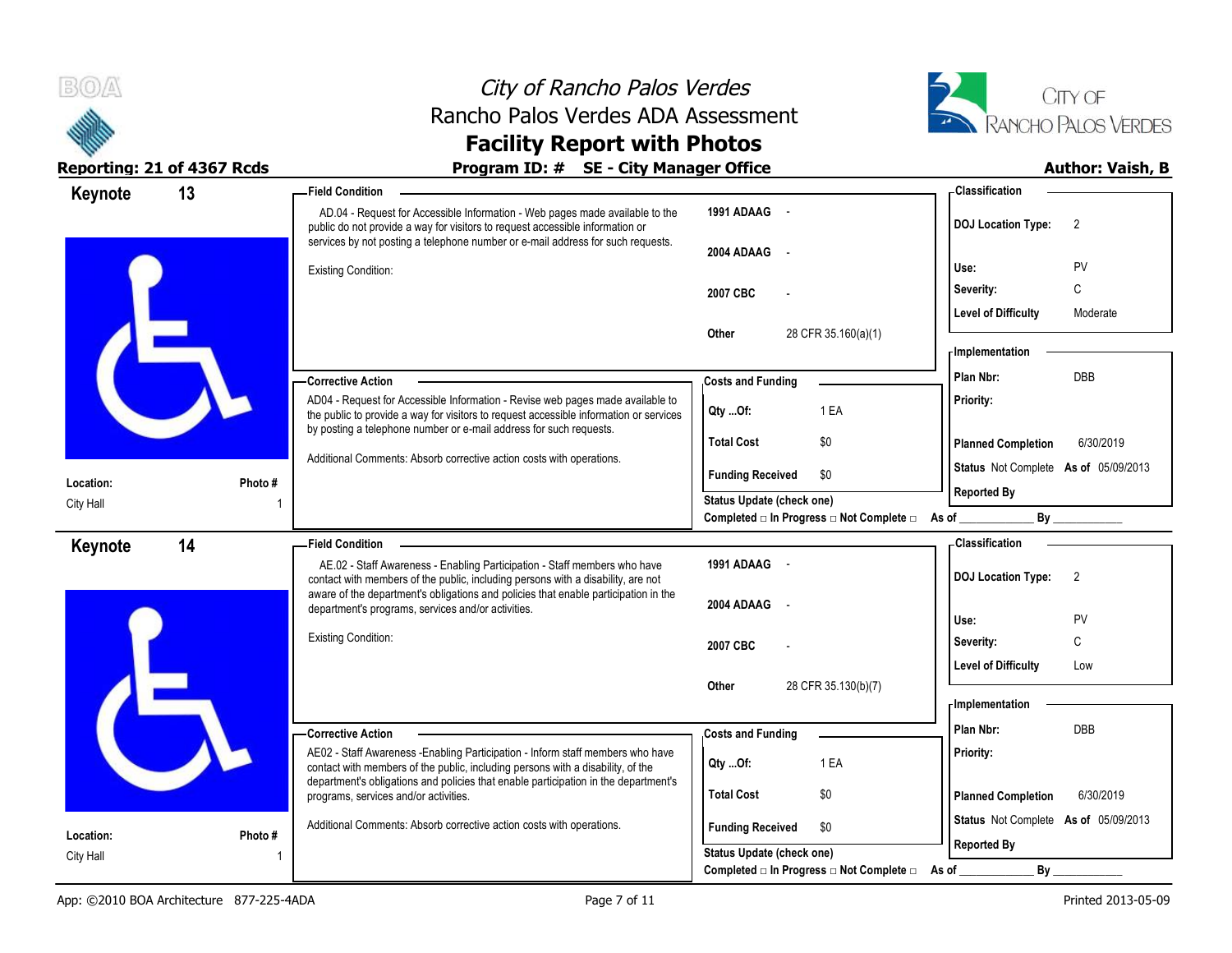



| Keynote                | 15      | - Field Condition                                                                                                                                                                                                                               |                                                                          | - Classification                              |
|------------------------|---------|-------------------------------------------------------------------------------------------------------------------------------------------------------------------------------------------------------------------------------------------------|--------------------------------------------------------------------------|-----------------------------------------------|
|                        |         | AE.03 - ADA Training - Staff members who have contact with members of the<br>public, including persons with a disability, have not been informed or trained about                                                                               | 1991 ADAAG -                                                             | <b>DOJ Location Type:</b><br>$\overline{2}$   |
|                        |         | the basis of the ADA.<br><b>Existing Condition:</b>                                                                                                                                                                                             | 2004 ADAAG<br>$\sim$                                                     | Use:<br>PV                                    |
|                        |         |                                                                                                                                                                                                                                                 | 2007 CBC                                                                 | C<br>Severity:                                |
|                        |         |                                                                                                                                                                                                                                                 |                                                                          | <b>Level of Difficulty</b><br>Low             |
|                        |         |                                                                                                                                                                                                                                                 | Other                                                                    |                                               |
|                        |         |                                                                                                                                                                                                                                                 |                                                                          | - Implementation                              |
|                        |         | -Corrective Action                                                                                                                                                                                                                              | <b>Costs and Funding</b>                                                 | DBB<br>Plan Nbr:                              |
|                        |         | AE03 - ADA Training - A qualified trainer will train staff members and volunteers<br>will be informed about the basis of the ADA.                                                                                                               | 1 EA<br>Qty Of:                                                          | Priority:                                     |
|                        |         | Additional Comments: Absorb corrective action costs with operations.                                                                                                                                                                            | <b>Total Cost</b><br>\$0                                                 | <b>Planned Completion</b><br>6/30/2019        |
|                        |         |                                                                                                                                                                                                                                                 | <b>Funding Received</b><br>\$0                                           | Status Not Complete As of 05/09/2013          |
| Location:<br>City Hall | Photo#  |                                                                                                                                                                                                                                                 | Status Update (check one)                                                | <b>Reported By</b>                            |
|                        |         |                                                                                                                                                                                                                                                 | Completed $\square$ In Progress $\square$ Not Complete $\square$ As of _ | Bv                                            |
| Keynote                | 16      | <b>Field Condition</b>                                                                                                                                                                                                                          |                                                                          | - Classification                              |
|                        |         | AE.04 - Effective Communication Training - Staff members who have contact<br>with members of the public, including persons with a disability, have not been<br>trained on effective means of communication, including the use of auxiliary aids | 1991 ADAAG -                                                             | 2<br><b>DOJ Location Type:</b>                |
|                        |         | and services.                                                                                                                                                                                                                                   | 2004 ADAAG<br>$\sim$                                                     |                                               |
|                        |         | Existing Condition:                                                                                                                                                                                                                             |                                                                          | Use:<br><b>PV</b><br>C<br>Severity:           |
|                        |         |                                                                                                                                                                                                                                                 | 2007 CBC                                                                 | <b>Level of Difficulty</b><br>Low to Moderate |
|                        |         |                                                                                                                                                                                                                                                 | 28 CFR 35.160(a)(1)<br>Other                                             |                                               |
|                        |         |                                                                                                                                                                                                                                                 |                                                                          |                                               |
|                        |         |                                                                                                                                                                                                                                                 |                                                                          | - Implementation                              |
|                        |         | - Corrective Action                                                                                                                                                                                                                             |                                                                          | Plan Nbr:<br>DBB                              |
|                        |         | AE04 - Effective Communication Training - Train staff members and inform<br>volunteers about effective means of communication, including the use of auxiliary                                                                                   | <b>Costs and Funding</b><br>1 EA<br>QtyOf:                               | Priority:                                     |
|                        |         | aids and services.                                                                                                                                                                                                                              | <b>Total Cost</b><br>\$0                                                 | <b>Planned Completion</b><br>6/30/2019        |
|                        |         | Additional Comments: Absorb corrective action costs with operations.                                                                                                                                                                            |                                                                          | Status Not Complete As of 05/09/2013          |
| Location:<br>City Hall | Photo # |                                                                                                                                                                                                                                                 | <b>Funding Received</b><br>\$0<br><b>Status Update (check one)</b>       | <b>Reported By</b>                            |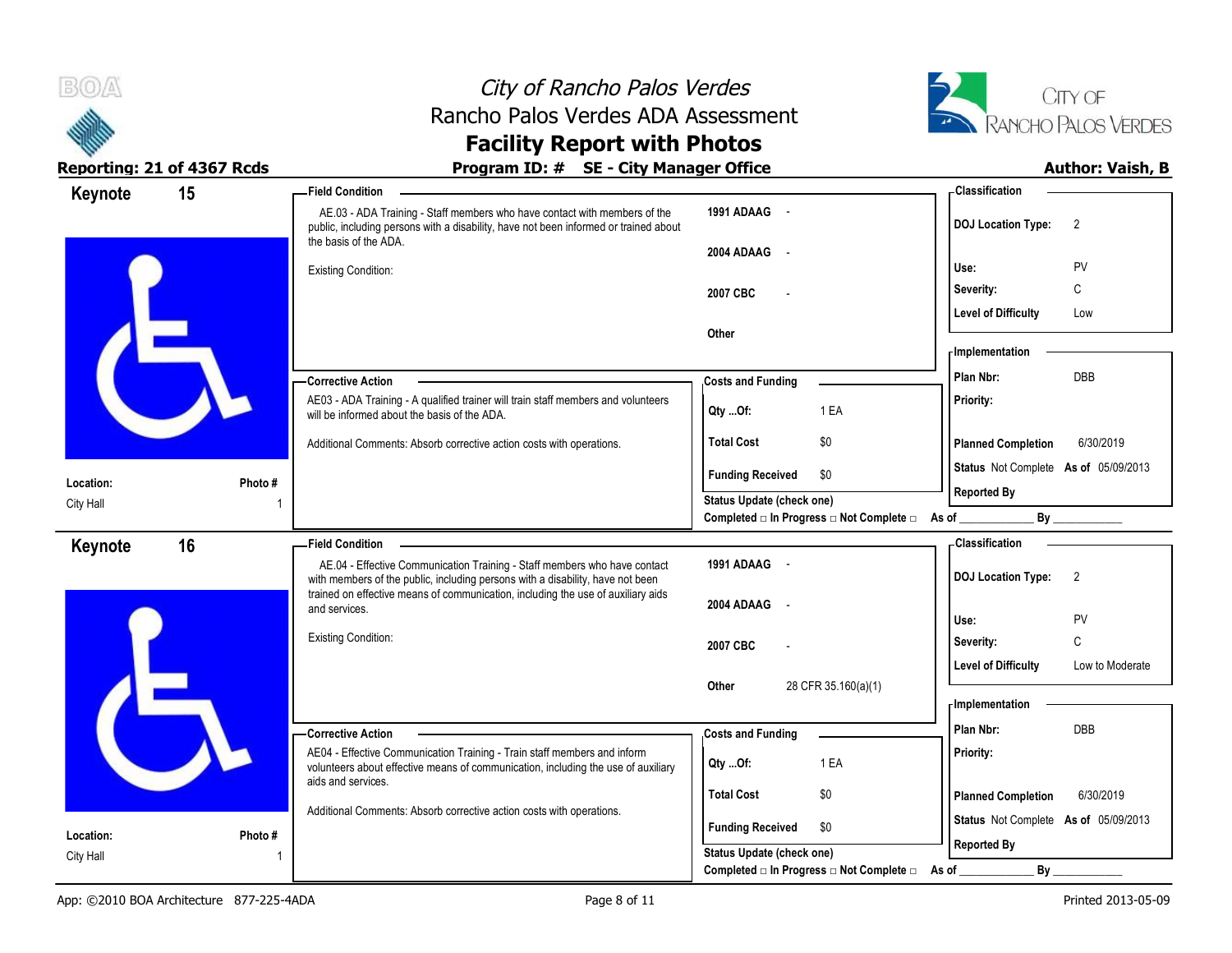



| Keynote                | 17      | <b>Field Condition</b>                                                                                                                                                 |                                                                        | - Classification                                                                                                                                                                                                               |
|------------------------|---------|------------------------------------------------------------------------------------------------------------------------------------------------------------------------|------------------------------------------------------------------------|--------------------------------------------------------------------------------------------------------------------------------------------------------------------------------------------------------------------------------|
|                        |         | AE.05 - Interaction and Integration Encouragement - Staff members who have<br>contact with members of the public, including persons with a disability, have not        | 1991 ADAAG -                                                           | <b>DOJ Location Type:</b><br>$\overline{2}$                                                                                                                                                                                    |
|                        |         | been trained to encourage the interaction and integration of persons with<br>disabilities into programs provided to the general public, appropriate to a               | 2004 ADAAG<br>$\sim$                                                   | PV<br>Use:                                                                                                                                                                                                                     |
|                        |         | <b>Existing Condition:</b>                                                                                                                                             |                                                                        | C<br>Severity:                                                                                                                                                                                                                 |
|                        |         |                                                                                                                                                                        | 2007 CBC                                                               | <b>Level of Difficulty</b><br>Low to Moderate                                                                                                                                                                                  |
|                        |         |                                                                                                                                                                        | 28 CFR 35.130(d)<br>Other                                              |                                                                                                                                                                                                                                |
|                        |         |                                                                                                                                                                        |                                                                        | <b>Implementation</b>                                                                                                                                                                                                          |
|                        |         | -Corrective Action                                                                                                                                                     | <b>Costs and Funding</b>                                               | <b>DBB</b><br>Plan Nbr:                                                                                                                                                                                                        |
|                        |         | AE05 - Interaction and Integration Encouragement - Train staff members and<br>inform volunteers on methods to encourage interaction and integration of persons         | 1 EA<br>Qty Of:                                                        | Priority:                                                                                                                                                                                                                      |
|                        |         | with disabilities into programs provided to the general public, appropriate to a<br>person's level of need.                                                            | <b>Total Cost</b><br>\$0                                               | <b>Planned Completion</b><br>6/30/2019                                                                                                                                                                                         |
|                        |         | Additional Comments: Absorb corrective action costs with operations.                                                                                                   | <b>Funding Received</b><br>\$0                                         | Status Not Complete As of 05/09/2013                                                                                                                                                                                           |
| Location:              | Photo#  |                                                                                                                                                                        | <b>Status Update (check one)</b>                                       | <b>Reported By</b>                                                                                                                                                                                                             |
| City Hall              |         |                                                                                                                                                                        | Completed a In Progress and Complete and As of the Completed and As of | By the contract of the contract of the contract of the contract of the contract of the contract of the contract of the contract of the contract of the contract of the contract of the contract of the contract of the contrac |
| Keynote                | 18      | <b>Field Condition</b>                                                                                                                                                 |                                                                        | - Classification                                                                                                                                                                                                               |
|                        |         | AE.07 - New Staff Member Orientation - New staff member orientation does not<br>provide information about the ADA and a public entity's responsibility to provide      | 1991 ADAAG -                                                           | <b>DOJ Location Type:</b><br>$\overline{2}$                                                                                                                                                                                    |
|                        |         | programs, services, activities and facilities without barriers or discrimination.                                                                                      | 2004 ADAAG                                                             |                                                                                                                                                                                                                                |
|                        |         | <b>Existing Condition:</b>                                                                                                                                             |                                                                        | PV<br>Use:                                                                                                                                                                                                                     |
|                        |         |                                                                                                                                                                        | 2007 CBC                                                               | C<br>Severity:                                                                                                                                                                                                                 |
|                        |         |                                                                                                                                                                        |                                                                        | <b>Level of Difficulty</b><br>Low                                                                                                                                                                                              |
|                        |         |                                                                                                                                                                        | 28 CFR 35.130(a)<br>Other                                              | - Implementation                                                                                                                                                                                                               |
|                        |         | - Corrective Action                                                                                                                                                    | <b>Costs and Funding</b>                                               | Plan Nbr:<br><b>DBB</b>                                                                                                                                                                                                        |
|                        |         | AE07 - New Staff Member Orientation - Revise new staff member orientation to                                                                                           |                                                                        | Priority:                                                                                                                                                                                                                      |
|                        |         | include information about the ADA and a public entity's responsibility to provide<br>programs, services, activities and facilities without barriers or discrimination. | 1 EA<br>Qty Of:                                                        |                                                                                                                                                                                                                                |
|                        |         |                                                                                                                                                                        | <b>Total Cost</b><br>\$0                                               | <b>Planned Completion</b><br>6/30/2019                                                                                                                                                                                         |
|                        |         | Additional Comments: Absorb corrective action costs with operations.                                                                                                   | <b>Funding Received</b><br>\$0                                         | Status Not Complete As of 05/09/2013                                                                                                                                                                                           |
| Location:<br>City Hall | Photo # |                                                                                                                                                                        | <b>Status Update (check one)</b>                                       | <b>Reported By</b>                                                                                                                                                                                                             |
|                        |         |                                                                                                                                                                        |                                                                        |                                                                                                                                                                                                                                |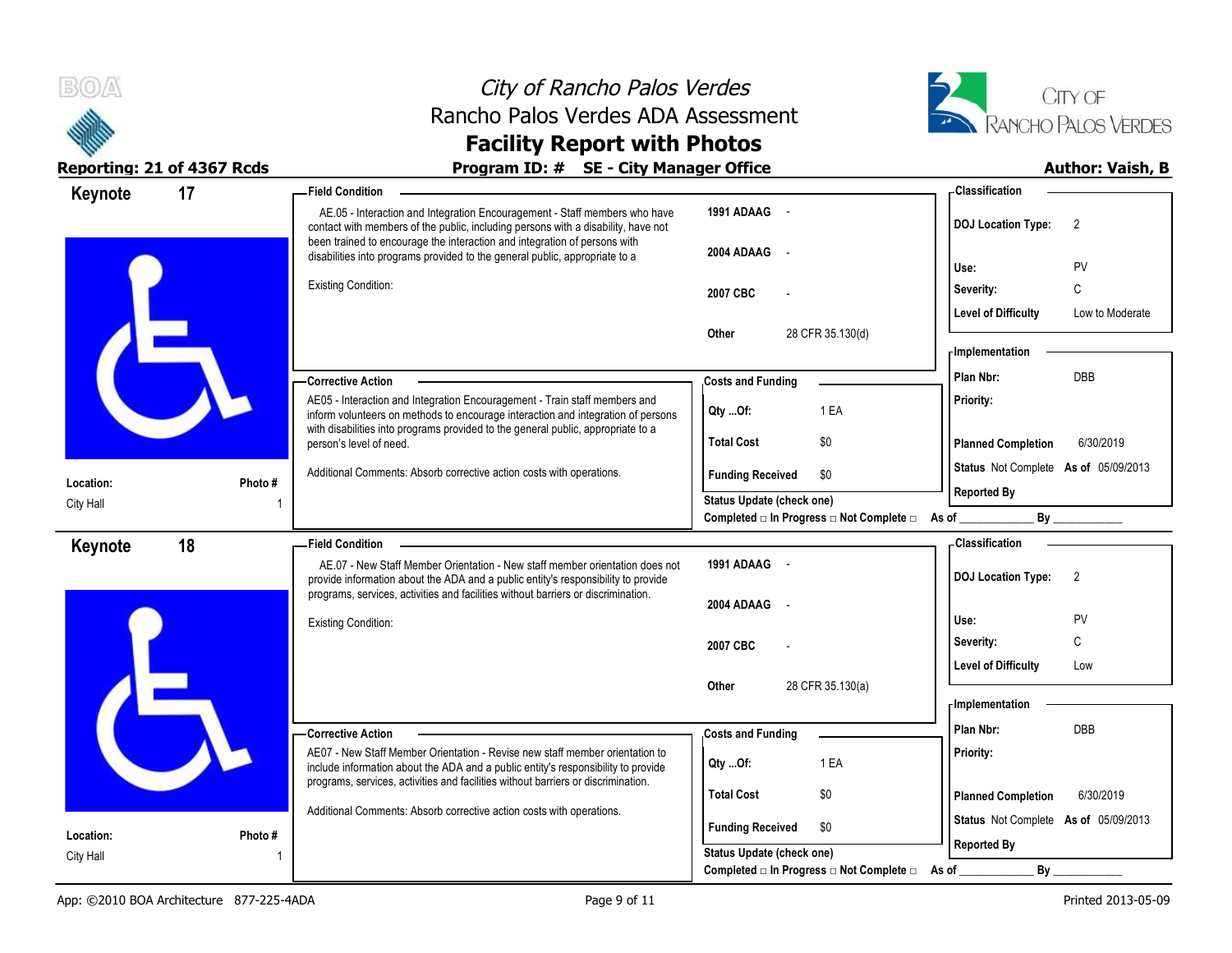



| Keynote   | 19      | <b>Field Condition</b>                                                                                                                                                                                                           |                                                               | - Classification                              |
|-----------|---------|----------------------------------------------------------------------------------------------------------------------------------------------------------------------------------------------------------------------------------|---------------------------------------------------------------|-----------------------------------------------|
|           |         | AE.08 - Periodic Training and Updates - Staff members are not provided with<br>periodic training and updates in the availability of auxiliary aids and services, and<br>how to respond to requests for reasonable accommodation. | 1991 ADAAG -                                                  | 2<br><b>DOJ</b> Location Type:                |
|           |         | <b>Existing Condition:</b>                                                                                                                                                                                                       | 2004 ADAAG<br>$\sim$                                          | PV<br>Use:                                    |
|           |         |                                                                                                                                                                                                                                  | 2007 CBC<br>$\overline{a}$                                    | C<br>Severity:                                |
|           |         |                                                                                                                                                                                                                                  |                                                               | <b>Level of Difficulty</b><br>Low to Moderate |
|           |         |                                                                                                                                                                                                                                  | 28 CFR 35.160(b)<br>Other                                     | - Implementation<br><b>DBB</b><br>Plan Nbr:   |
|           |         | -Corrective Action                                                                                                                                                                                                               | <b>Costs and Funding</b>                                      |                                               |
|           |         | AE08 - Periodic Training and Updates - Provide staff members with periodic<br>training and updates on the availability of auxiliary aids and services, and how to                                                                | 1 EA<br>Qty Of:                                               | Priority:                                     |
|           |         | respond to requests for reasonable accommodation.<br>Additional Comments: Absorb corrective action costs with operations.                                                                                                        | <b>Total Cost</b><br>\$0                                      | 6/30/2019<br><b>Planned Completion</b>        |
| Location: | Photo # |                                                                                                                                                                                                                                  | <b>Funding Received</b><br>\$0                                | Status Not Complete As of 05/09/2013          |
| City Hall |         |                                                                                                                                                                                                                                  | <b>Status Update (check one)</b>                              | <b>Reported By</b>                            |
|           |         |                                                                                                                                                                                                                                  | Completed □ In Progress □ Not Complete □ As of _              | By                                            |
| Keynote   | 20      | <b>Field Condition</b>                                                                                                                                                                                                           |                                                               | - Classification                              |
|           |         | AE.09 - Training on Website Accessibility - Staff members and contractors<br>responsible for web page and content development have not completed training on                                                                     | 1991 ADAAG -                                                  | <b>DOJ Location Type:</b><br>2                |
|           |         | website accessibility.                                                                                                                                                                                                           | 2004 ADAAG -                                                  |                                               |
|           |         | <b>Existing Condition:</b>                                                                                                                                                                                                       |                                                               | PV<br>Use:                                    |
|           |         |                                                                                                                                                                                                                                  | 2007 CBC                                                      | C<br>Severity:                                |
|           |         |                                                                                                                                                                                                                                  |                                                               | <b>Level of Difficulty</b><br>Low to Moderate |
|           |         |                                                                                                                                                                                                                                  | 36 CFR 1194.22<br>Other                                       | <b>Implementation</b>                         |
|           |         |                                                                                                                                                                                                                                  |                                                               | <b>DBB</b><br>Plan Nbr:                       |
|           |         | -Corrective Action<br>AE09 - Website Accessibility Training - Train staff members and inform contractors                                                                                                                         | <b>Costs and Funding</b>                                      | Priority:                                     |
|           |         | on procedures for website accessibility.                                                                                                                                                                                         | 1 EA<br>Qty Of:                                               |                                               |
|           |         | Additional Comments: Absorb corrective action costs with operations.                                                                                                                                                             | <b>Total Cost</b><br>\$0                                      | <b>Planned Completion</b><br>6/30/2019        |
| Location: | Photo#  |                                                                                                                                                                                                                                  | <b>Funding Received</b><br>\$0                                | Status Not Complete As of 05/09/2013          |
| City Hall |         |                                                                                                                                                                                                                                  | <b>Status Update (check one)</b>                              | <b>Reported By</b>                            |
|           |         |                                                                                                                                                                                                                                  | Completed $\Box$ In Progress $\Box$ Not Complete $\Box$ As of | $By_$                                         |